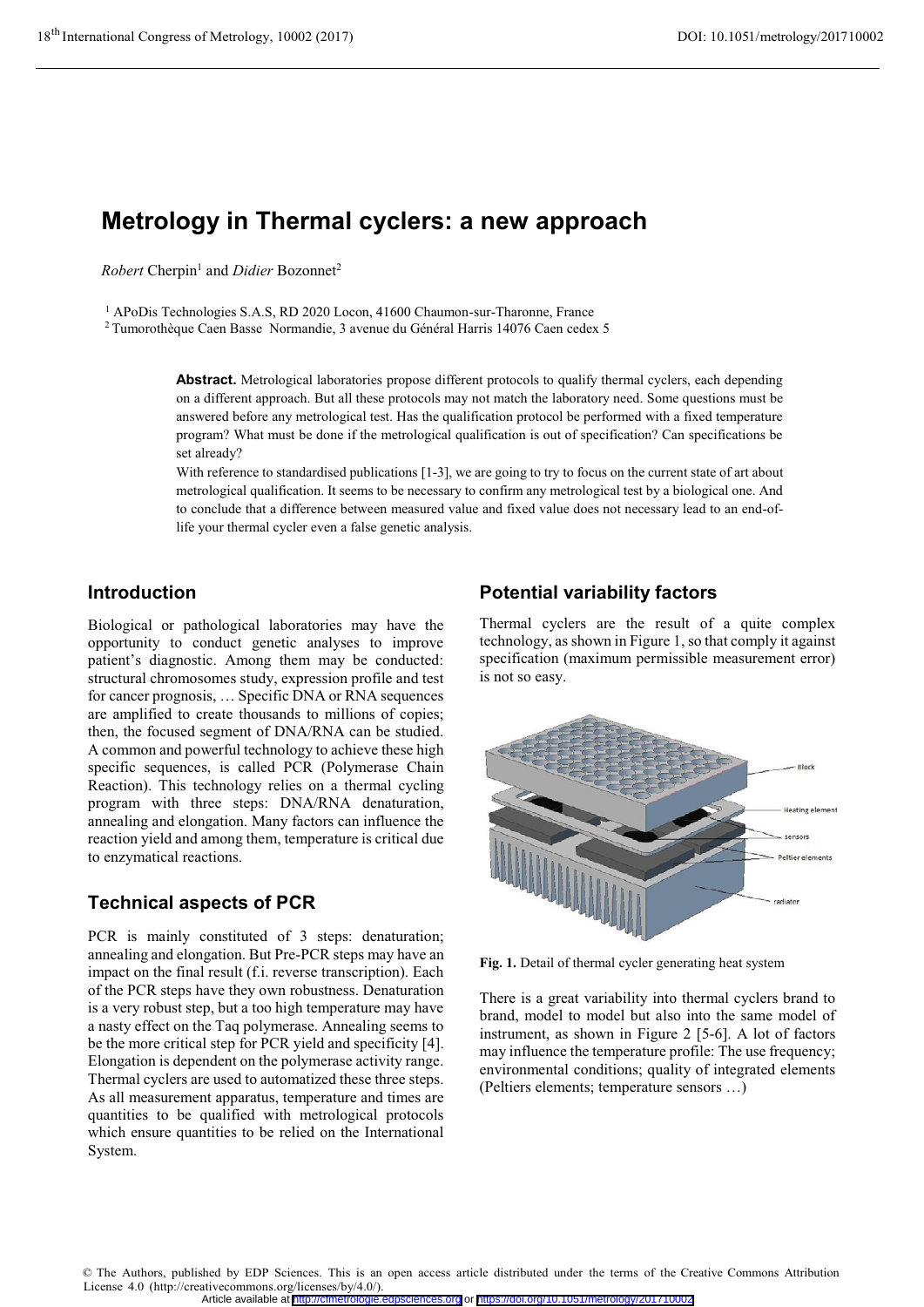

**Fig.2.** Uniformity versus accuracy in different thermal cyclers

## **Metrology in a thermal cycler**

In order to rule on the conformity of thermal cyclers, it is necessary to control several temperature parameters on the instrument. Several factors may have an influence on the PCR result:

Uniformity is one of the most critical parameter. Instrument uniformity is defined as the difference between the hottest spot and the coldest one for each controlled temperature. This parameter is important to be sure that all samples are treated in a similar way.

Overshoot / Undershoot: Overshoot and undershoot are due to the block inertia, after heating or cooling ramps, the metallic block need to be stabilized at the desired temperature. This factor is depending on the thermal cycler regulation and we will see later that this may have a great impact on the PCR quality.

Accuracy: This parameter is defined by the ability of the instrument to give the desired temperature. The difference between the measured average temperature and the requested temperature is the accuracy deviation.

Other parameters such as ramp rates are good indicators for instrument wornness. The temperature control of the heated lid is also useful to get a full overview of the instrument health.

As shown in Figure 3, uniformity and accuracy are then compared to specifications, if they have been defined by the laboratory, to fix with the metrological conformity of thermal cyclers.



**Fig. 3.** Conformity area in a metrological qualification

## **Biological impact of a metrological non-conformity**

The most important deviation in a thermal cycler is the overshoot at beginning of denaturation. It may affect the polymerase efficiency. Possible consequences may be loss of yield and elevation of the crossing point. In case of very high and long overshoot, no detectable amplification may occur.

Undershoots at beginning of annealing may induce non specific amplification products. As for overshoots, height and duration have to be considered, to identify risks.

Uniformity is also a critical point. As denaturation is a robust step, it has mainly a strong influence on the annealing steps. A good uniformity insures you that all your samples or PCR points are treated in the same way. It is necessary to be sure that no points of the PCR block will lead you to non specific products; no loss of yield or no polymerase inactivation.

Accuracy is important to be sure that your instrument delivers a correct average temperature at each PCR steps.

# **A biological test to confirm**

In order to confirm instrument conformity, it is recommended to test (when possible) the most deviating points of the block to verify that the PCR is not affected by the thermal cycler temperature profile. Two different cases: The laboratory has defined specifications that can be compared to the instrument temperature profile, but as it has been described before, the conformity depends on several factors. The laboratory did not define specifications; in that case, the conformity can be verified by testing positive controls in the hottest and the coldest points of the block, these points should be defined during the instrument metrology. In real time PCR, it is recommended to test positive controls at 3 times the detection limit. In this case, the crossing points have to be compared to the expected value. This gives a good overview of PCR yield in the worth points of the instrument.

## **Conclusion**

A metrological decision (conformity versus nonconformity) of a thermal cycler seem to be not sufficient to conclude if a PCR reaction can achieve the expected result. As each PCR reaction has its own requirements (different temperature programs), it may be necessary to dedicated a thermal cycler with poor performance with a less specific PCR reaction.

Both metrology and biology must coexist to qualify thermal cyclers, and master the analysis.

# **References**

 1. FD V03-112, *Produits alimentaires – Qualification des thermocycleurs et maintien de leur performance –*